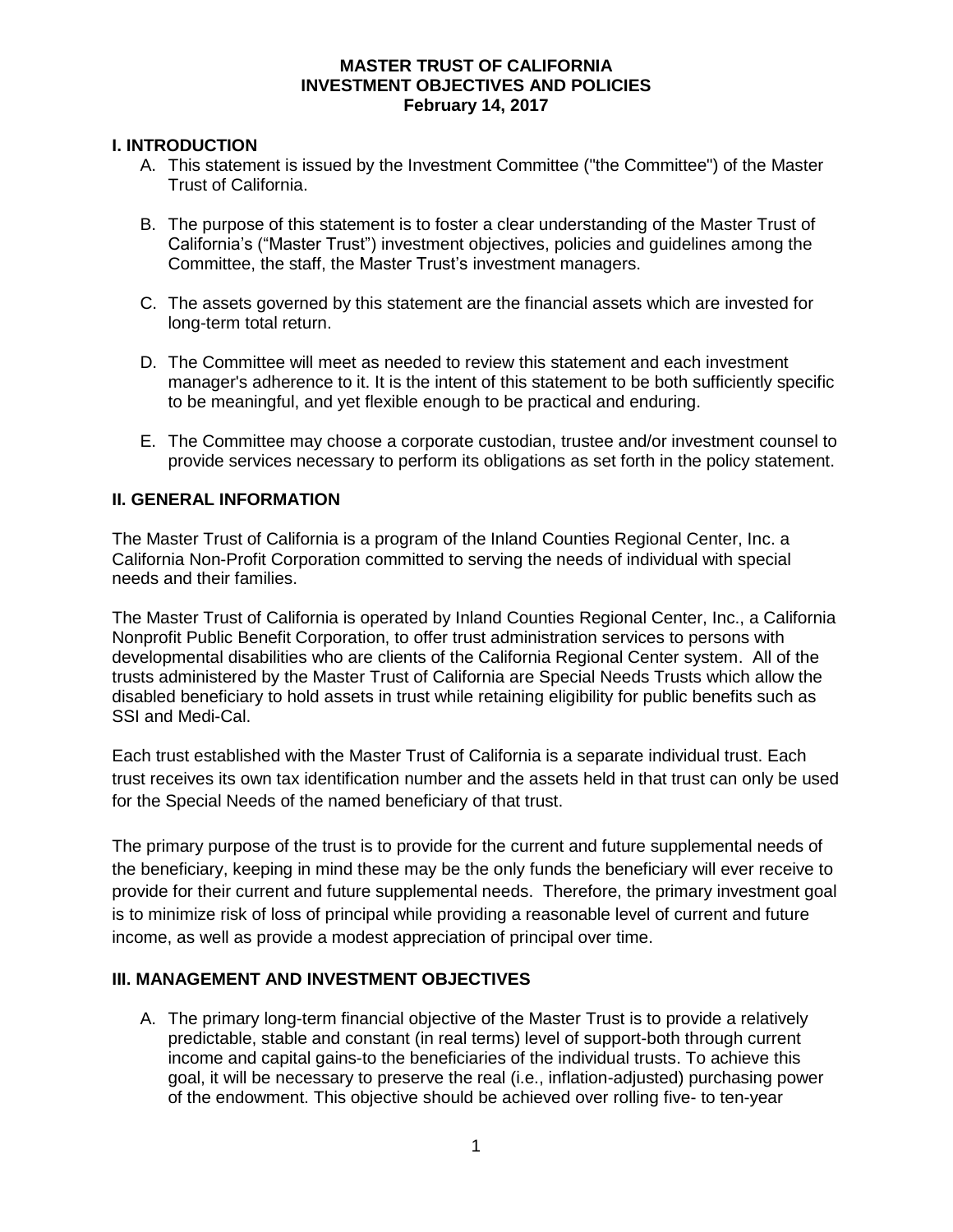periods on a total return basis by the management of risk and a prudent diversification structure

B. The primary investment objective of the Master Trust is to earn an average annual real total return of at least 3% per year, net of management fees, over the long-term (rolling five- to ten-year periods).

# **IV. PORTFOLIO COMPOSITION AND ASSET ALLOCATION**

- A. For the purposes of investment policy, the Master Trust assets shall be considered as two parts: an "equity fund" and a "fixed income fund." The Committee will establish a long-term policy range or band, as well as a long-term target allocation and band for each sub-asset class.
- B. The "equity fund" (including domestic stocks, foreign stocks, and "alternative" equities) is intended to provide long-term capital appreciation and a growing stream of income. It is recognized that the "equity fund" by itself will likely produce greater price variability than the "fixed income fund."
- C. The "equity fund" should normally follow the long-term policy targets as set forth in this document at market value. The actual percentage of equities will vary due to market fluctuations, manager allocation discretion, and Committee action, within a band set by the Committee.
- D. The purposes of the "fixed income fund" are to provide a hedge against deflation, to provide a source of current income, to help diversify the total trust and to reduce the overall volatility of the trust.
- E. The "fixed income fund" should normally follow the long-term policy targets as set forth in this document at market value. The actual percentage of fixed income securities will vary due to market fluctuations, manager allocation discretion and Committee action, within a band set by the Committee.
- F. The Committee may, at its discretion, change the near-term ratios of the "equity fund" and the "fixed income fund," but it is anticipated that such changes will be infrequent and within the long-term asset allocation policy ranges as set forth below.
- G. Cash equivalents are maintained for operating purposes and at manager's discretion as equity and bond substitutes.
- H. As a general rule, new cash will be used in the direction of the equity/fixed income targets shown above. The Committee may at its discretion direct that new funds be allocated in a different manner.
- I. The trust will be diversified both by asset class (e.g., common stocks, bonds, cash) and within asset classes (e.g., within common stocks by economic sector, industry, quality, and market capitalization). Moreover, the equity fund will allocate to managers who have a distinct and complementary investment style (e.g., "growth" and "value"). The purpose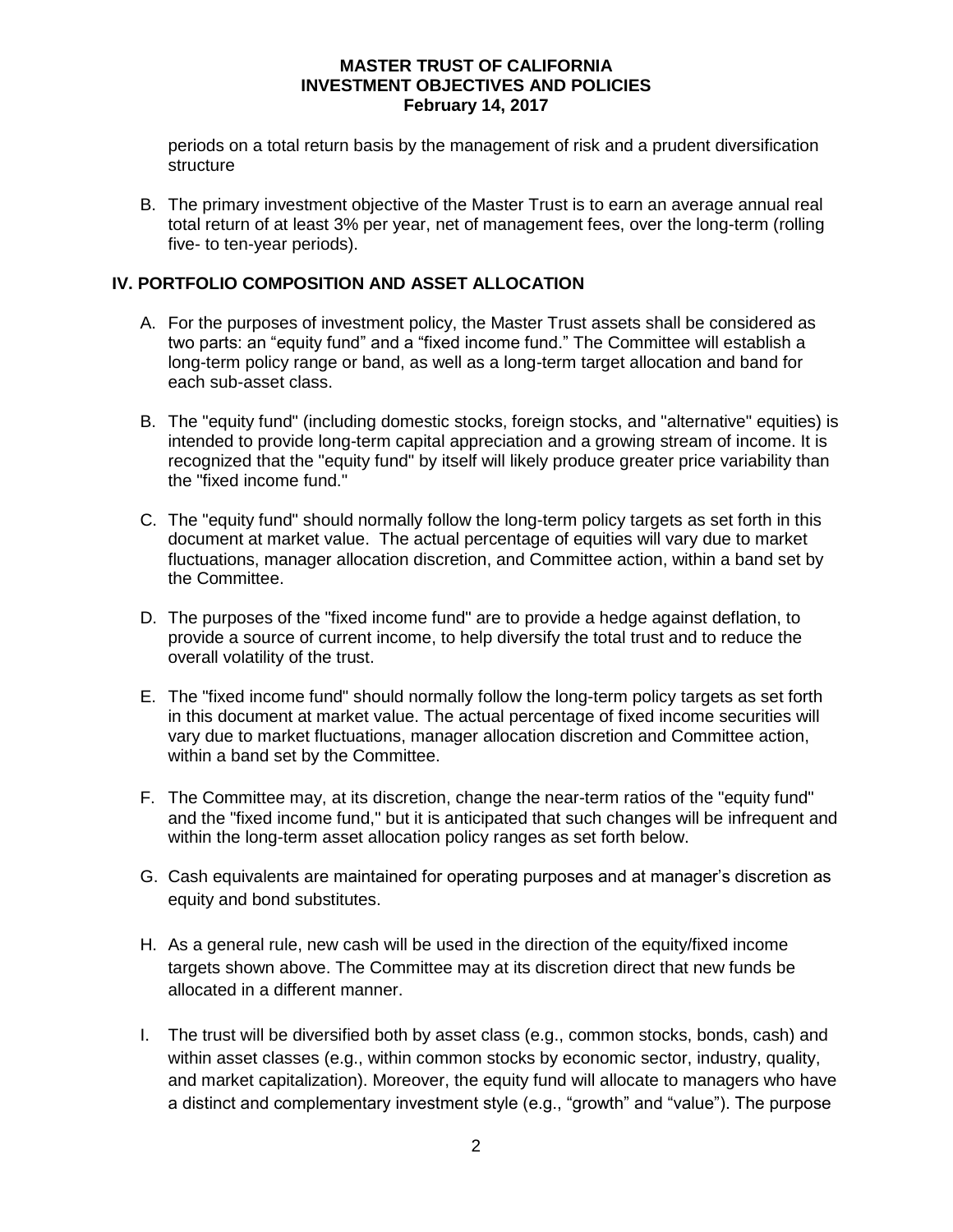of diversification is to provide reasonable assurance that no single security or class of securities will have a disproportionate impact on the investment performance of the total trust.

|                                      | Long-Term<br><b>Policy</b> | <b>Long-Term</b><br><b>Policy Ranges</b> |
|--------------------------------------|----------------------------|------------------------------------------|
|                                      | <b>Targets</b>             |                                          |
| Equity                               |                            |                                          |
| <b>US Domestic</b>                   | 26%                        | $10 - 40%$                               |
| Non-U.S.:                            |                            |                                          |
| Intl Developed                       | 7%                         | $0 - 15%$                                |
| <b>Emerging Markets</b>              | 7%                         | $0 - 15%$                                |
| <b>TOTAL EQUITY</b>                  | 40%                        |                                          |
| <b>Alternative Assets</b>            | 10%                        | $0 - 20%$                                |
| <b>TOTAL EQUITY &amp; ALTS</b>       | 50%                        | 40 - 60%                                 |
|                                      |                            |                                          |
| <b>Fixed Income</b>                  |                            |                                          |
| <b>US Domestic</b>                   | 43%                        | $30 - 55%$                               |
| International                        | 5%                         | $0 - 10%$                                |
| <b>Cash Equivalents</b>              | 2%                         | $0 - 10%$                                |
| <b>TOTAL FIXED INCOME &amp; CASH</b> | 50                         | $40 - 60%$                               |
|                                      |                            |                                          |
| <b>OVERAL TOTAL</b>                  | 100%                       |                                          |

J. The long-term asset allocation policy targets and ranges are set forth below:

# **V. GUIDELINES FOR THE "EQUITY FUND"**

- A. Large-capitalization domestic stock managers will be expected to outperform an appropriate large-cap stock index, such as the S&P 500 index, by one percentage point, net of fees.
- B. Small-capitalization domestic stock managers will be expected to outperform an appropriate small-capitalization stock index, such as the Russell 2000 Index, by one percentage point, net of fees.
- C. Non-U.S. and other equity managers will be expected to outperform corresponding generally accepted indexes by one percentage point net of fees.
- D. E. Common stock performance against objectives is to be measured as needed and evaluated over rolling five-year periods. It is recognized that the objectives may be difficult to attain in every five-year period, but should be attainable over a complete market cycle.
- E. Common stock managers will normally invest in common stocks. However, such managers may at their discretion hold investment reserves of either cash equivalents or bonds (including convertible issues) so long as they remain principally invested in their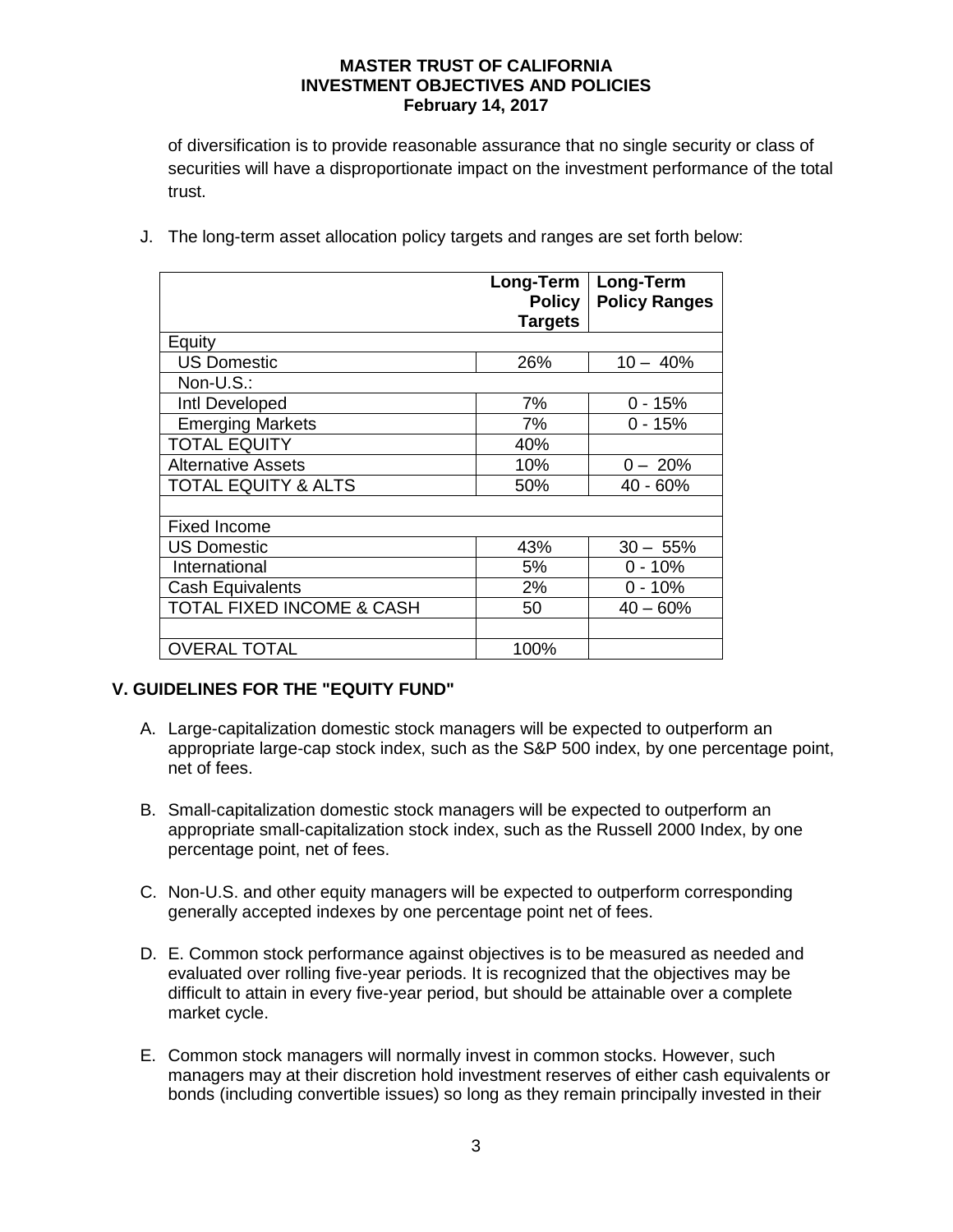primary asset class. Limitations, if any, on the timing and extent of the use of equity substitutes may be specified in mutually agreed upon guidelines to be furnished to the equity manager. Under normal circumstances, however, it will be incumbent upon equity managers to notify the Master Trust of intentions to hold substantial (i.e., greater than 10%) amounts of equity substitutes. It is understood that performance (including any cash or bonds) will be measured against the indices mentioned above.

- F. Common stock managers may not sell securities short, buy securities on margin, borrow money or pledge assets, or buy or sell uncovered options, commodities or currencies without the advance approval of the Committee.
- G. Multi-Hedge Funds will be expected to produce net real total returns of at least 4% over rolling five-year periods with relatively low volatility and low correlations with traditional common stocks. As such, the purpose of absolute return funds-collectively-is to reduce portfolio volatility and improve overall diversification.
- H. Inflation-Hedging Assets include asset classes that are collectively expected to perform better than traditional common stocks during periods of high, unanticipated inflation. Such asset classes may include asset-rich investments such as real estate, oil & gas, timber and commodities, or bonds whose value is linked to inflation (e.g., TIPS). Such asset classes will be expected to collectively produce net real returns of at least 6% over rolling 10-year periods.

# **VII. GUIDELINES FOR THE "FIXED INCOME FUND"**

- A. The investment objective of the "fixed income fund" is to outperform the Barclays Capital Aggregate Bond Index by one-half percentage point, net of fees, over rolling five-year periods. Individual fixed income managers may be expected to outperform other indexes, or hybrid indexes, which more closely parallel the manager's investment style. Such indexes will be determined on a case by case basis in consultation with the manager.
- B. Money market instruments as well as bonds may be used in the "fixed income fund," but equities and convertible bonds are excluded. If utilized, US and global bond managers are expected to employ active management techniques.
- C. The average quality of the "fixed income fund" will be "A" or higher, as determined by ratings by Moody's or Standard & Poor's. No more than 10% of the fund shall be rated below investment grade (BBB). Issues of state or municipal agencies may be purchased where deemed appropriate for the tax efficiency of the portfolio.
- D. In general, the "fixed income fund" shall be well diversified with respect to economic sector, financial sector, and issuer in order to minimize risk exposure.
- E. A maximum of 5% of the fund may be invested in the securities of any single issuer, except that issues of the U.S. Government or agencies of the U.S. Government may be held in the US bond portfolio without limitation.